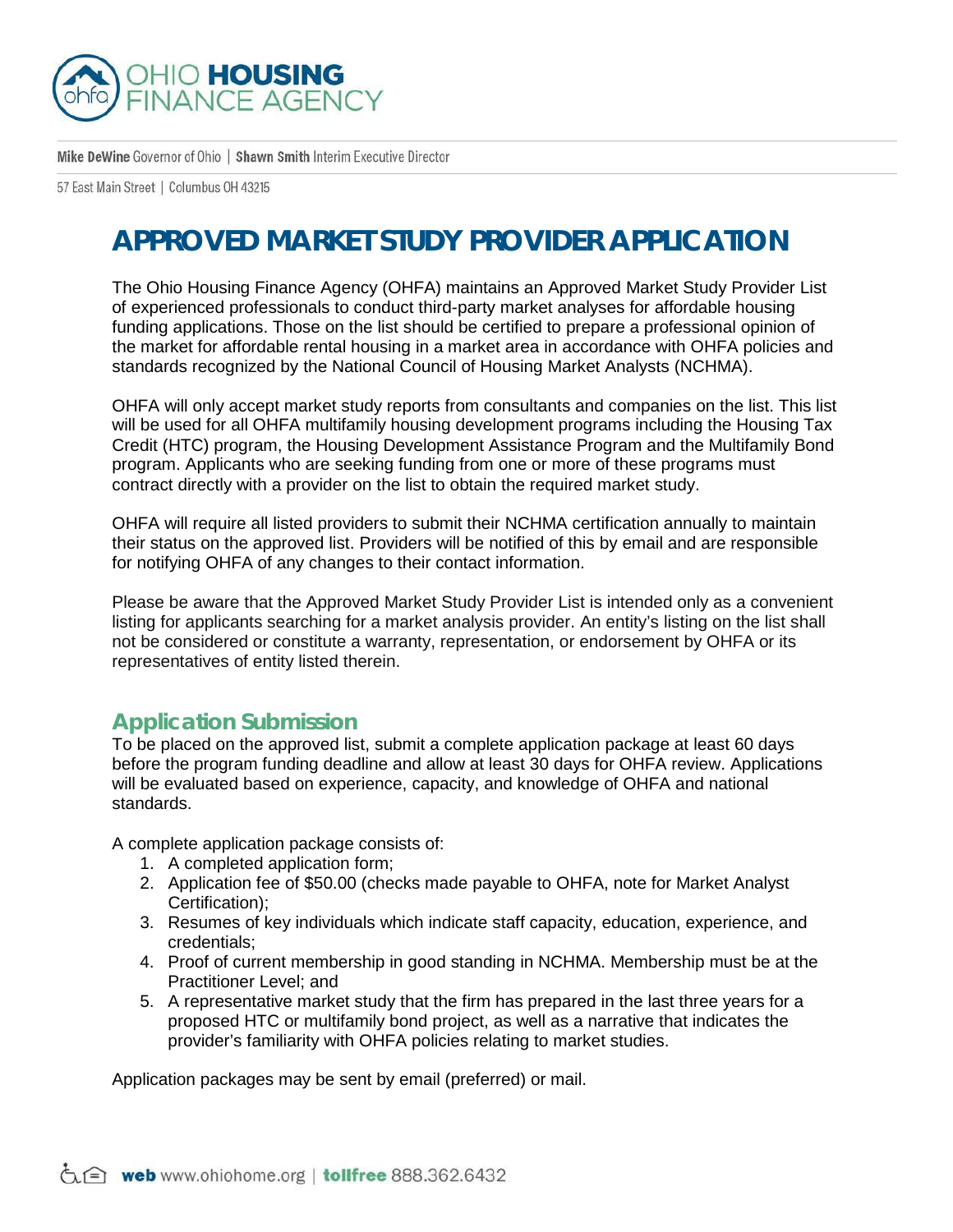By email: celkins@ohiohome.org (Subject line should read "Market Analyst Certification")

By mail:

Ohio Housing Finance Agency Office of Multifamily Housing, Development Division 57 E. Main Street, 4<sup>th</sup> floor Columbus, OH 43215 Attention: Celia Elkins

**Questions?** Call 614-387-1641

## **Application Form**

Company Name Address **City State** Zip Email Phone Contact Person **Title** Email Phone

Years of experience conducting market studies for market rate housing:

Years of experience conducting market studies for affordable housing:

List the names and dates of the ten most recent affordable housing development applications for which your firm prepared the market study.

| <b>Project Name</b> | Date | Submitted To |
|---------------------|------|--------------|
| 1.                  |      |              |
| 2.                  |      |              |
| 3.                  |      |              |
| 4.                  |      |              |
|                     |      |              |